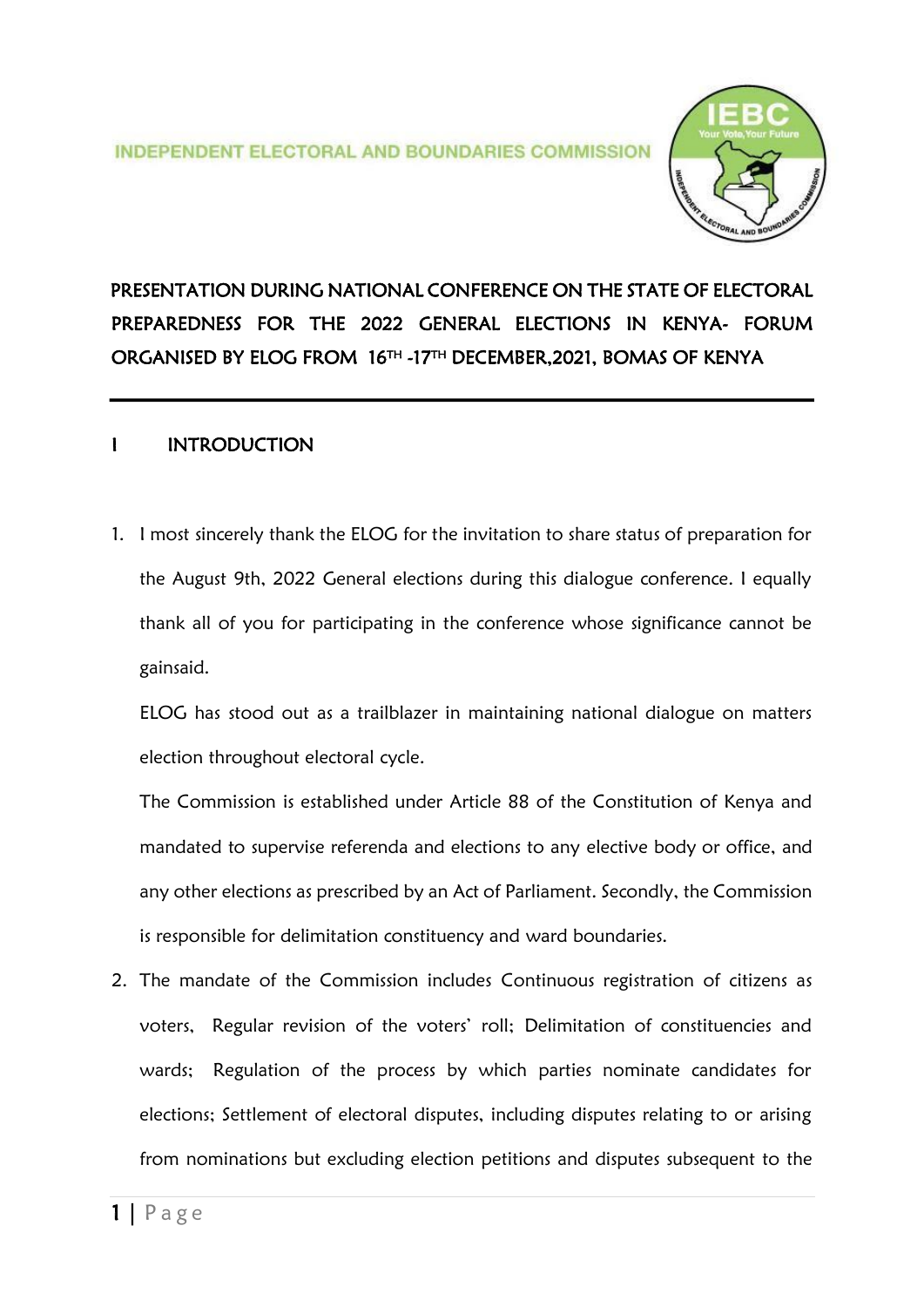declaration of election results; Registration of candidates for election; Voter education; Facilitation of the observation, monitoring and evaluation of elections; Regulation of the amount of money that may be spent by or on behalf of a candidate or party in respect of any election;

Development of a code of conduct for candidates and parties contesting elections; and Monitoring of compliance with the legislation required by Article 82(1)(b) relating to nomination of candidates by parties.

#### II. ELECTION PREPAREDNESS

3. The Commission's long and tested experience in election management during both General Elections and By-elections has created a large body of technical knowledge and practical competence that informs it preparations for the General Election. IEBC has tapped into this experience and is on course in preparation for an elaborate and comprehensive preparation for the forthcoming election. We are building on the operational and jurisprudential lessons of the past, based on our realization that free and fair elections can only be delivered by an institution that possesses sufficient operational capabilities that are functional under the four corners of the law. Election preparedness can be demonstrated through the following milestones:

#### Post-Election Evaluation

4. Preparations for the 2022 General started at the conclusion of the 2017 Post Election Evaluation exercise that was marked with the launch of its report in February 2019. Conducting a Post-Election Evaluation (PEE) is an integral component of an electoral cycle and a best practice for election management. The findings of the evaluation provided important insights into the conduct of the 2017 General and Fresh Presidential Elections, and particular, what worked, what did not work and areas of improvement.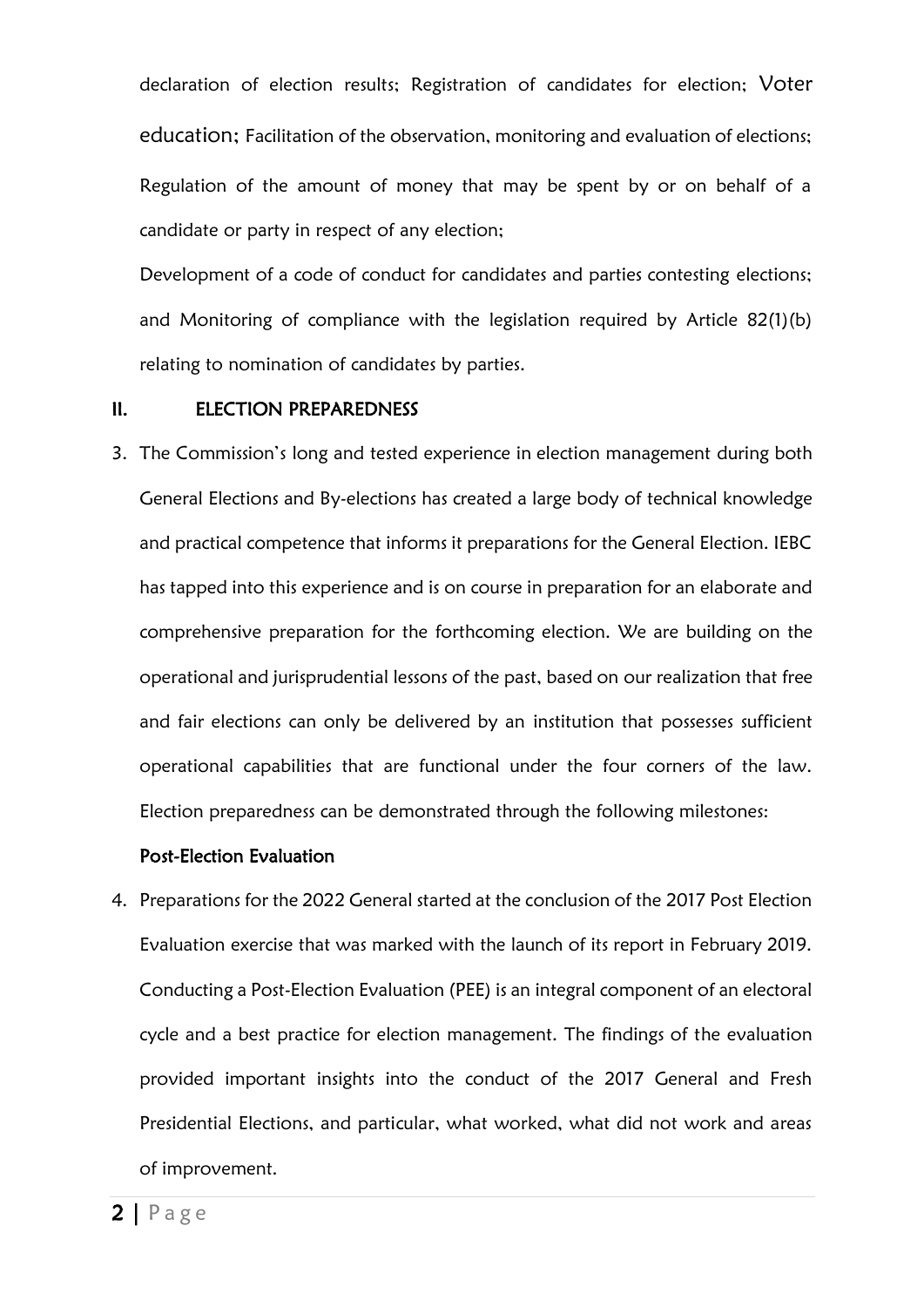5. The evaluation was conducted in a participatory manner and involved Key electoral stakeholders at every stage of the electoral cycle. The lessons learnt have been incorporated in the Commission's, Strategic Plan 2020-2024, The Elections Operations Plan and the general preparations for the 2022 General Elections.

## Development and Review of Policy and Standard Operating Procedure Manuals.

- 6. The Commission, drawing from the findings and recommendations of the PEE Report on its systems and operations, has developed or reviewed various Policy and Standard Operations Procedure (SOP) Manuals to streamline processes. Specifically, the Commission has reviewed:
	- Supply Chain Policies and Procedures Manual
	- Human Resource and Administration Manual (Policies and Procedures)
	- Finance and Accounts Policies and procedures Manual
	- Internal Audit Policies and Procedures Manual
	- Internal Audit Charter
	- Audit and Risk Committee Charter
	- Risk Management Framework
	- Risk Management Policy
	- Compliance Management Framework
	- Gender and Social Inclusion Policy

## Development of Strategic Plan 2020-2024

7. The Commission has developed Strategic Plan 2020-2024 within the context of its constitutional mandate and the Kenya Vision 2030. This Strategic Plan that was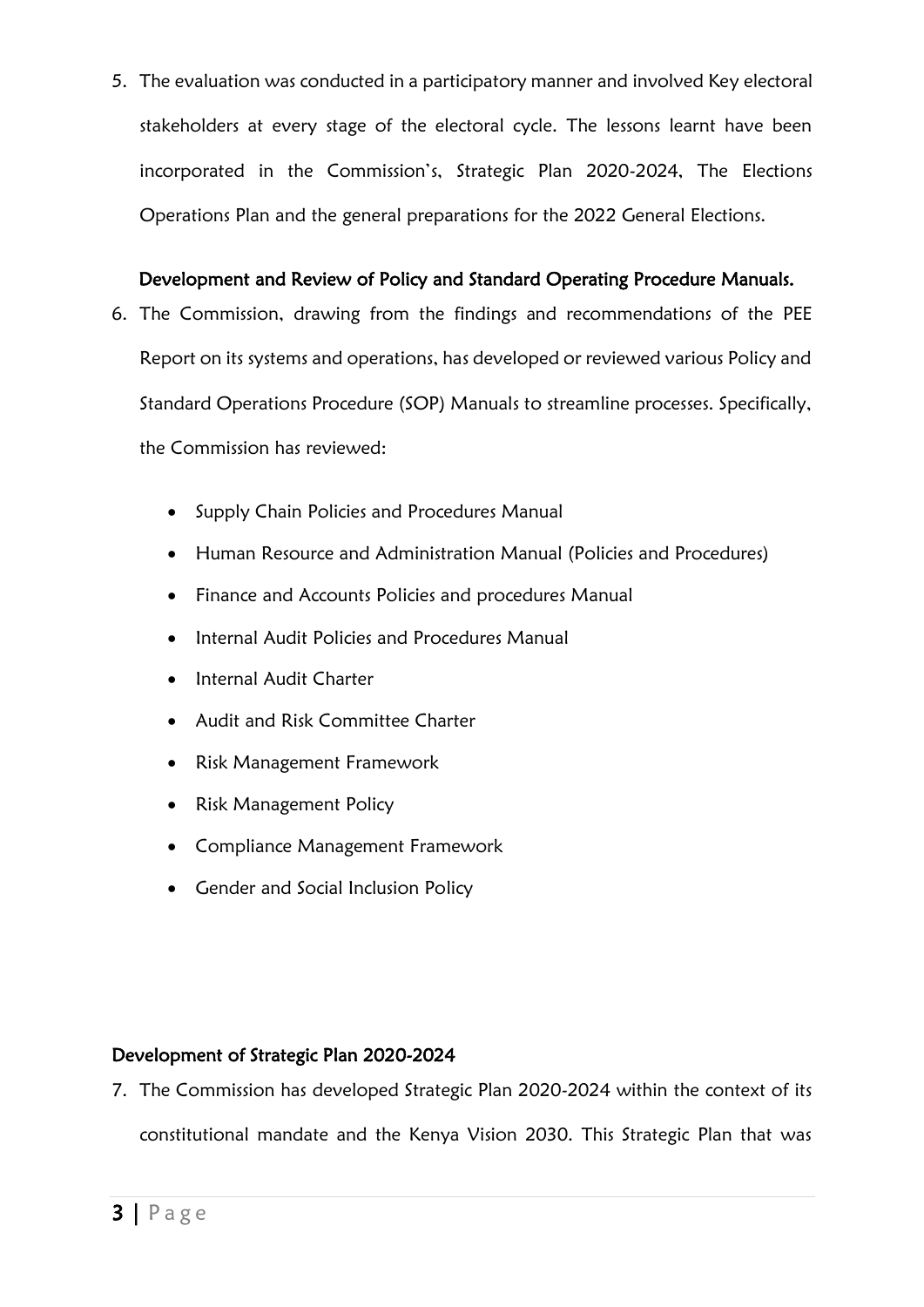officially launched on  $15<sup>th</sup>$  June 2021, provides a roadmap for the Commission to fulfil its mandate within the set five years and specifically, the 2022 General Election.

8. Noting that Kenya's electoral process is grounded on participation, the Commission has closely aligned its priorities to credibility, inclusivity and voter experience. This is based on feedback from both internal and external stakeholders during the Post-Election Evaluation exercise.

#### Election Operation Plan

- 9. The Elections Operations Plan (EOP) is a major operationalization document for the Commission's Strategic Plan 2020-2024. The EOP is a key navigation instrument to steer the planning and execution of key electoral activities in planning for the 2022 General Election. It provides implementation schedules, activities and timelines.
- 10.The Commission has continued to sensitize stakeholders and the public at large on election timelines contained in the EOP through press releases and stakeholder consultative forums. Where need be, the Commission shall vary the timelines in consultation with stakeholders but in strict compliance with the set electoral legal timelines. To access the EOP visit www.jebc.or.ke

## Legal Reforms

11. The Commission plays a lead role in legal reforms in appreciation of the fact that the electoral legal framework should facilitate a free, fair, transparent and credible election. The Commission, in conjunction with stakeholders, has therefore reviewed the electoral laws and proposed amendments that have been discussed with the Justice, Legal Affairs Committee (JLAC) of the National Assembly. On 6<sup>th</sup> and 7<sup>th</sup> of December 2021, the Commission held a workshop with JLAC to finalize on the proposed amendments which are now expected to be submitted to Parliament.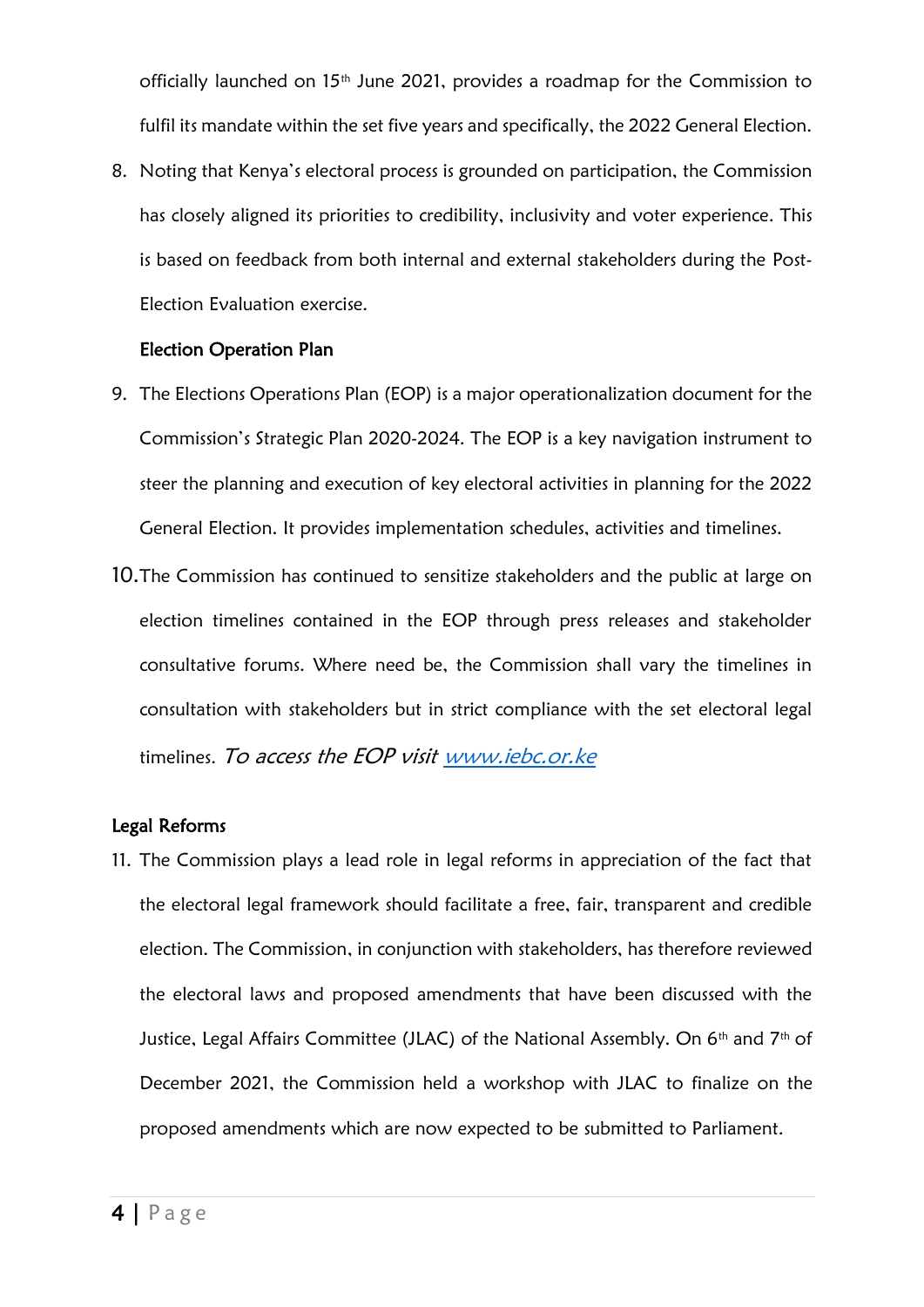- 12. The Commission also shared the same proposal with members Political Parties Liaison Committee in workshop held from 12<sup>th</sup> to 14<sup>th</sup> December, 2021.
- 13. Additionally, the Commission finalized and forwarded to the Parliament a report titled, "Report on Electoral Law Reform in Kenya: The IEBC Experience". The Report details a comparative analysis of electoral systems similar to Kenya and gives an understanding of the basic threshold that electoral systems must meet. The report further details areas for review of our electoral legal framework and recommends laws that should be amended or enacted to regulate conduct of Elections.

#### Regulation of the Process by which Parties Nominate their Candidates

14. Pursuant to Article 88(4)(d) of the Constitution of Kenya, 2010 and Section 27 of the Elections Act, the Commission set 18th October 2021 as the deadline for submission of nomination rules. By the said date, eighty-nine (89) Political Parties had submitted their Party nomination rules, which the Commission reviewed and informed political parties to revise the said party nomination rules for purposes of compliance. The Commissioned has conducted a further review and shall give a report in due course.

#### Conduct of By-Elections

15. The Commission has successfully conducted by-elections whenever vacancies occur to ensure the all electoral areas have representation. During the post 2017 General Election period, We have conducted 43 by-elections (27 for MCAs, 13 for National Assembly and 3 for Senate). The said by-elections were occasioned by death, resignation or election petitions. In addition today 16<sup>th</sup> Dec, 2021 the Commission is conducting two more by–elections for Mahoo ward in Voi constituency, Taita Taveta County and Kiagu ward in Meru Central constituency Meru County.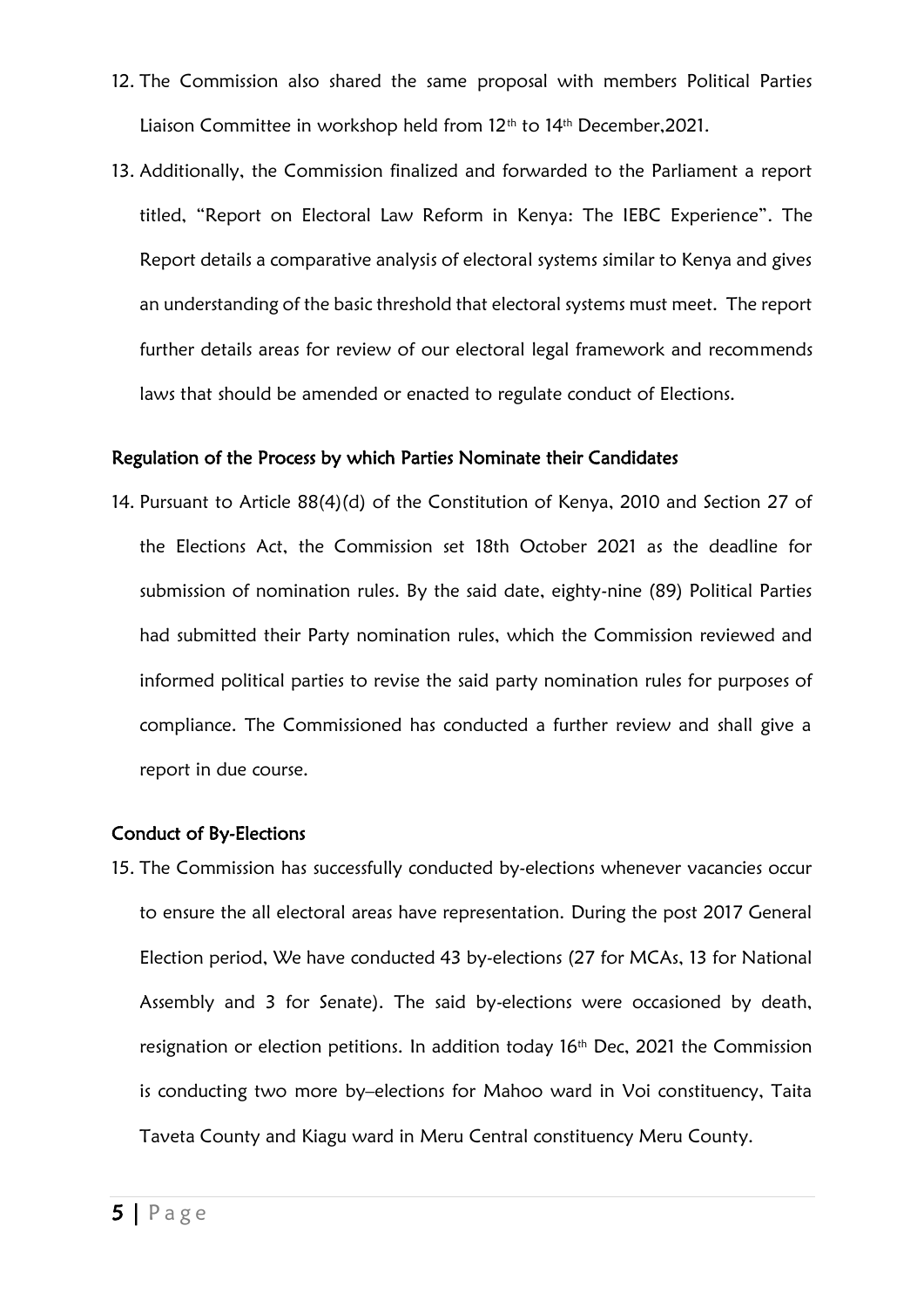#### Dispute Resolution Mechanisms

- 16. As provided for under Article 88(4)(2), of the Constitution of Kenya 2010, the Commission prioritizes effective dispute resolution through the Commission's Dispute Resolution Committee (DRC) and the Code of Conduct Enforcement Committee. In 2017 the Commission enhanced penalties for person found to have breached the Code of Conduct during the campaign period and we shall not relent in enforcing the code during the 2022 General Election. Specially those found culpable of harassing and intimidating female candidates will face severe penalties including disqualification.
- 17. The Commission also collaborates with other electoral dispute resolution actors such as the Political Parties' Dispute Resolution Tribunal (PPDT) and the Courts of Law.

#### Stakeholder Engagement

18. The Commission collaborates with various stakeholders in the delivery of its mandate. These stakeholders have varying interest and areas of focus around the electoral cycle. The Commission engages key partners and stakeholders including but not limited to Government Ministries, Departments and Agencies (MDAs), Public Benefit Organizations, Electoral Technical Assistance Providers (ETAPs), Development Partners, Election Observers, Political Parties and the Media among others. Some of the ongoing stakeholder engagements include:

#### a. Election Security Arrangement Program(ESAP)-

This is a multi-sectoral arrangement that has been in place since 2013 and whose membership is largely drawn from players in Security and Administration of justice to address issues of Election Security. These include: Judiciary, National Police Service (NPS), Office of the Director of Public Prosecutions (ODPP), Office of the Registrar of Political Parties (ORPP),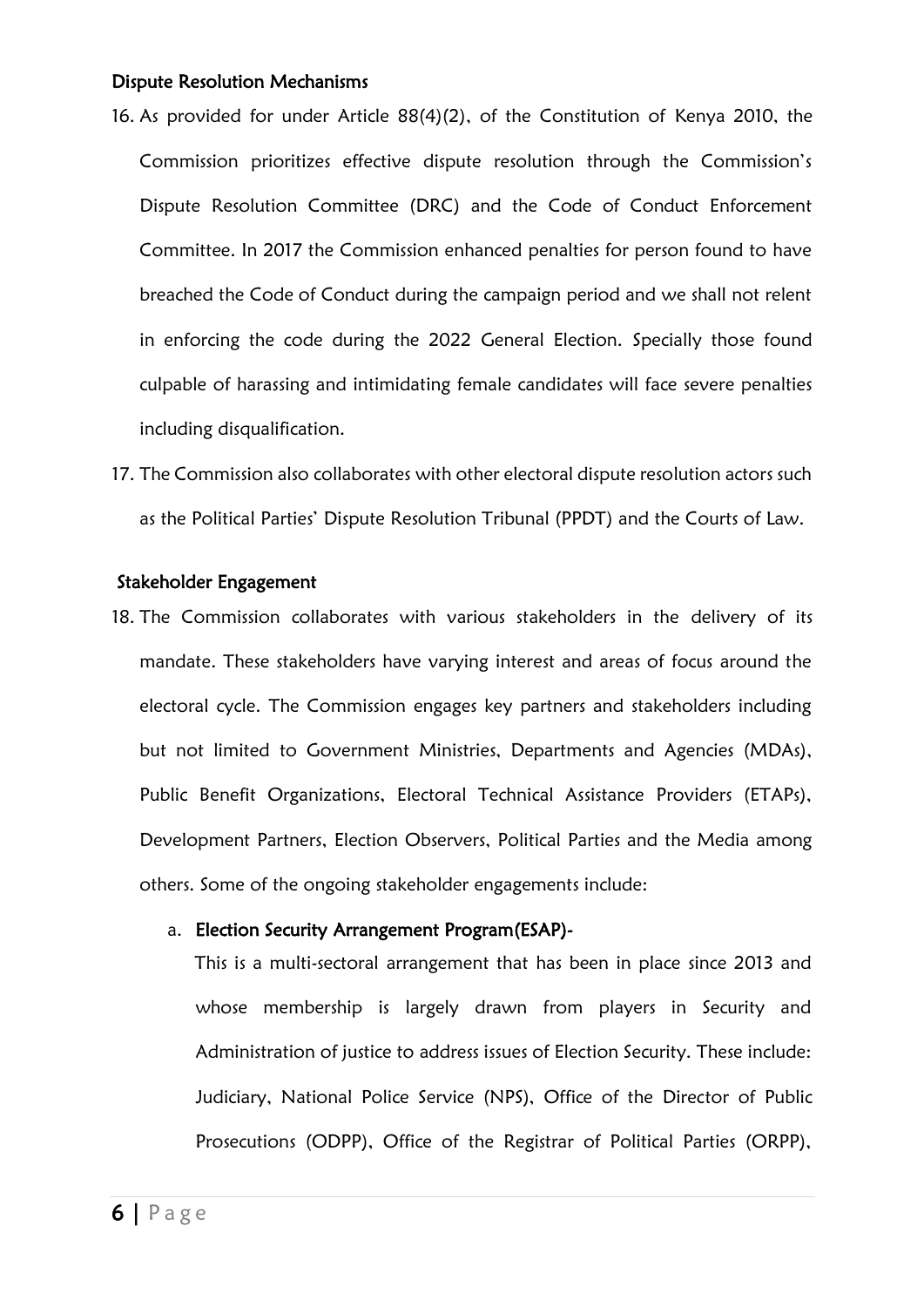Independent Policing Oversight Authority (IPOA), National Cohesion and Integration Commission (NCIC), National Steering Committee on Peace building and Conflict Management (NSC)

ESAP intends to build capacity of poll and security officials to conduct of elections in a secure environment. Furthermore, it is geared towards the efficient and proper enforcement of Elections Offences Act. A high level meeting was held between the Commission and the Inspector General on 22<sup>nd</sup> October 2021 to discuss the implementation of ESAP. During the meeting the Commission's Vice Chairperson Juliana Cherera and the Deputy Inspector General, Kenya Police Service Mr. Edward Mbugua were tasked to oversee the roll out of ESAP. Currently, a technical committee spearheaded jointly by the Commission and the police service is reviewing and developing Election Security Manuals in readiness for cascaded training of both poll and security officials.

#### b. Judicial Committee on Elections(JCE)-

This collaboration provides for preparation of resolution of electoral disputes including dialogue on legislative framework review on Electoral Dispute Resolution (EDR) and training of Judges, Magistrates and other Judicial officers on the electoral process.

## c. Political Parties Liaison Committee(PPLC)-

This is platform for dialogue between the Commission, the ORPP and all registered political parties on all issues and activities affecting political parties on the electoral process. The Commission is in constant engagement to advise parties on issues of compliance, election timelines and stakeholder feedback.

d. Office of the Registrar of Political Parties (ORPP)-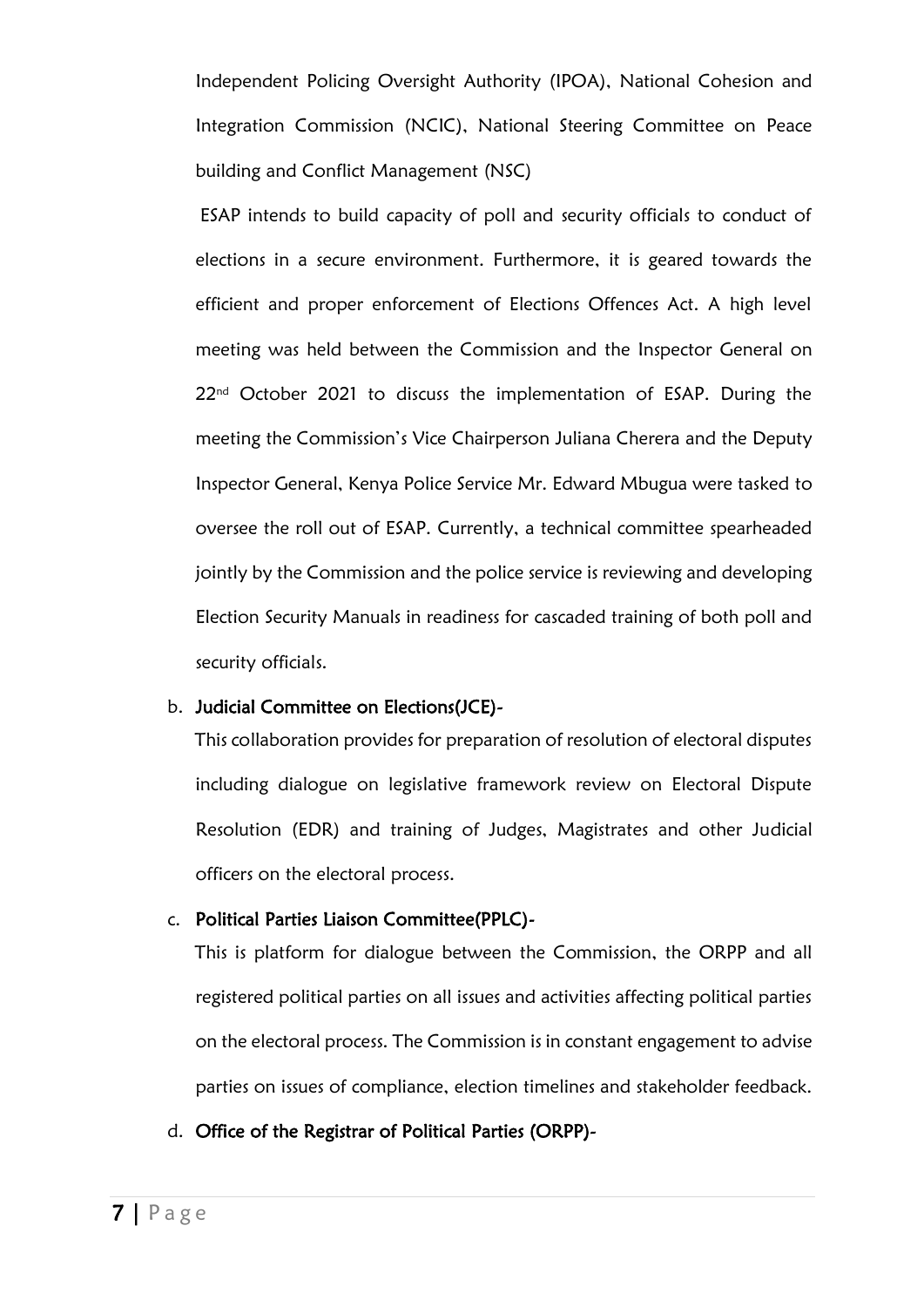The Commission and ORPP have established a joint Technical advisory committee to address emerging concerns, in relation to political parties, that have an impact on the operation of IEBC and ORPP for purposes of the election.

## e. Directorate of Criminal Investigations (DCI)-

The DCI has seconded investigators to the Commission under a program that seeks to enhance investigation and prosecution of breaches of security and election malpractices during election period.

## f. Office of the Director for Public Prosecution-

the Commission has a draft MOU to establish a collaborative framework that seeks to efficiently enforce the Election Offences Act. The basis of the collaboration is to find synergy between the Commission staff and the ODPP in managing cases including election materials as Exhibits during hearing of election related cases.

## g. The Commission for University Education (CUE) and the Kenya National Qualifications Authority (KNQA):

The collaboration aims at ensuring that the academic certificates presented by candidates are authenticated to weed out cases fake certificates. The Commission is in receipt of a Report of the Joint Technical Sub-Commitee of CUE and KNQA guidelines for Recognizing and Equating Qualifications for Political Aspirants during the 2022 General Elections. This will be followed by signing of a tri-partite MOU by the Commission, CUE and KNQA for the implementation of the framework.

## h. Media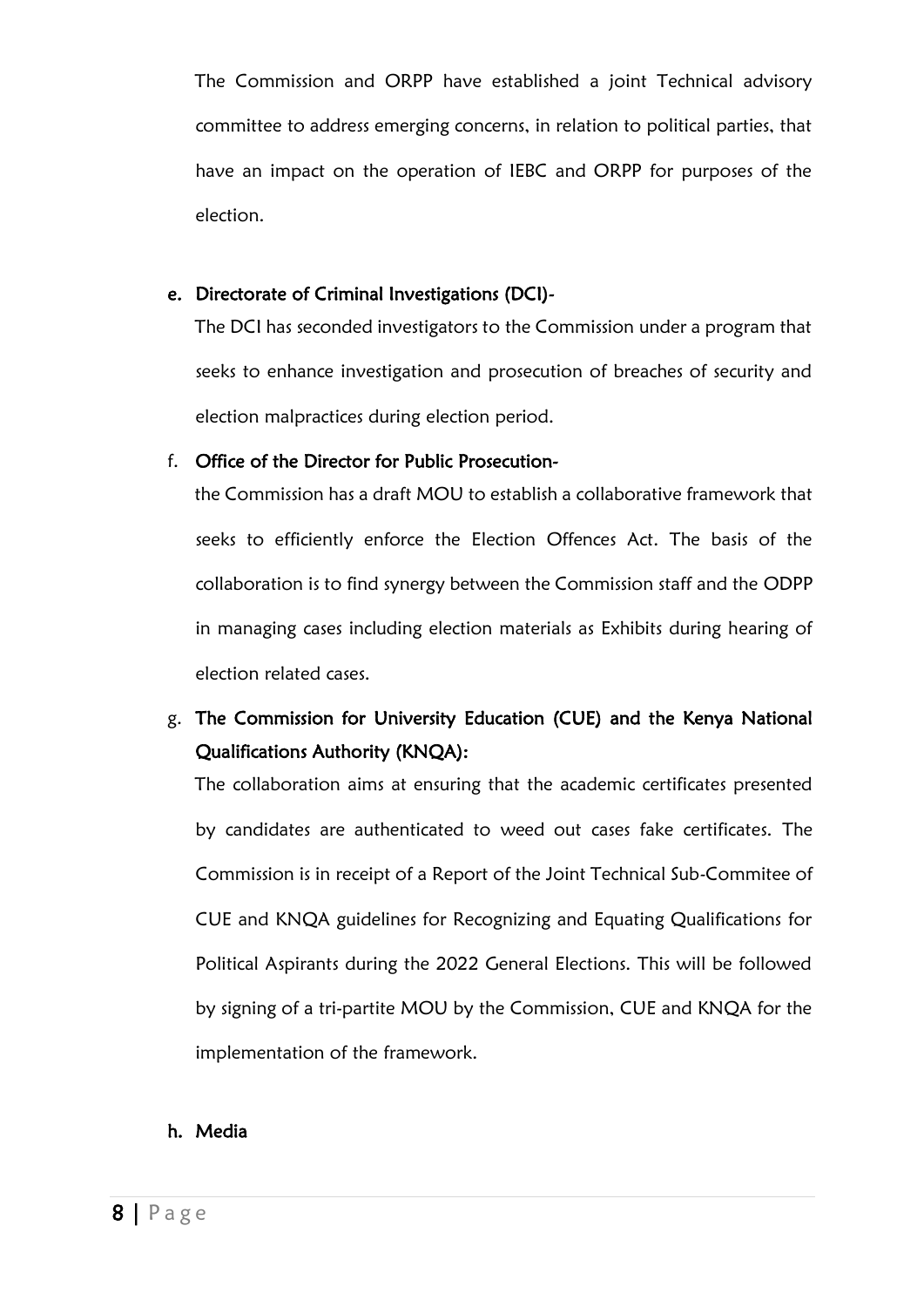The Commission met the Kenya Media Sector Working Group on 22<sup>nd</sup> June 2021 to deliberate on ways of enhancing electoral reporting during the electioneering period.

This was followed by a media convention in October 2021 and Media workshop to appraise the media practitioners on the electoral process. During the media workshop a Joint Media Taskforce of the Commission and Media Sector Working Group was established to maintain collaboration efforts.

## i. Communications Authority of Kenya (CA)

The Commission is required to electronically transmit, in the prescribed form, the tabulated results of an election for the Presidential Election from a polling station to the Constituency and National Tallying Centre. During the 2017 General Elections, 11,155 polling stations out of 40,883 did not have the minimum standard 3G network coverage necessary for transmission of the image of results forms.

To remedy this situation Commission held a meeting with the CA on 22nd February 2021 with the aim of addressing 3G network coverage in polling stations. The meeting, among others, established a Joint Technical Committee to map out polling stations that will not be covered 3G network during elections for purposes of planning and informing the public

19. The Commission has also held stakeholder forums with;

• Various organizations representing Women Youth, People with Disabilities and minority groups to discuss inclusivity of the marginalized in the electoral process.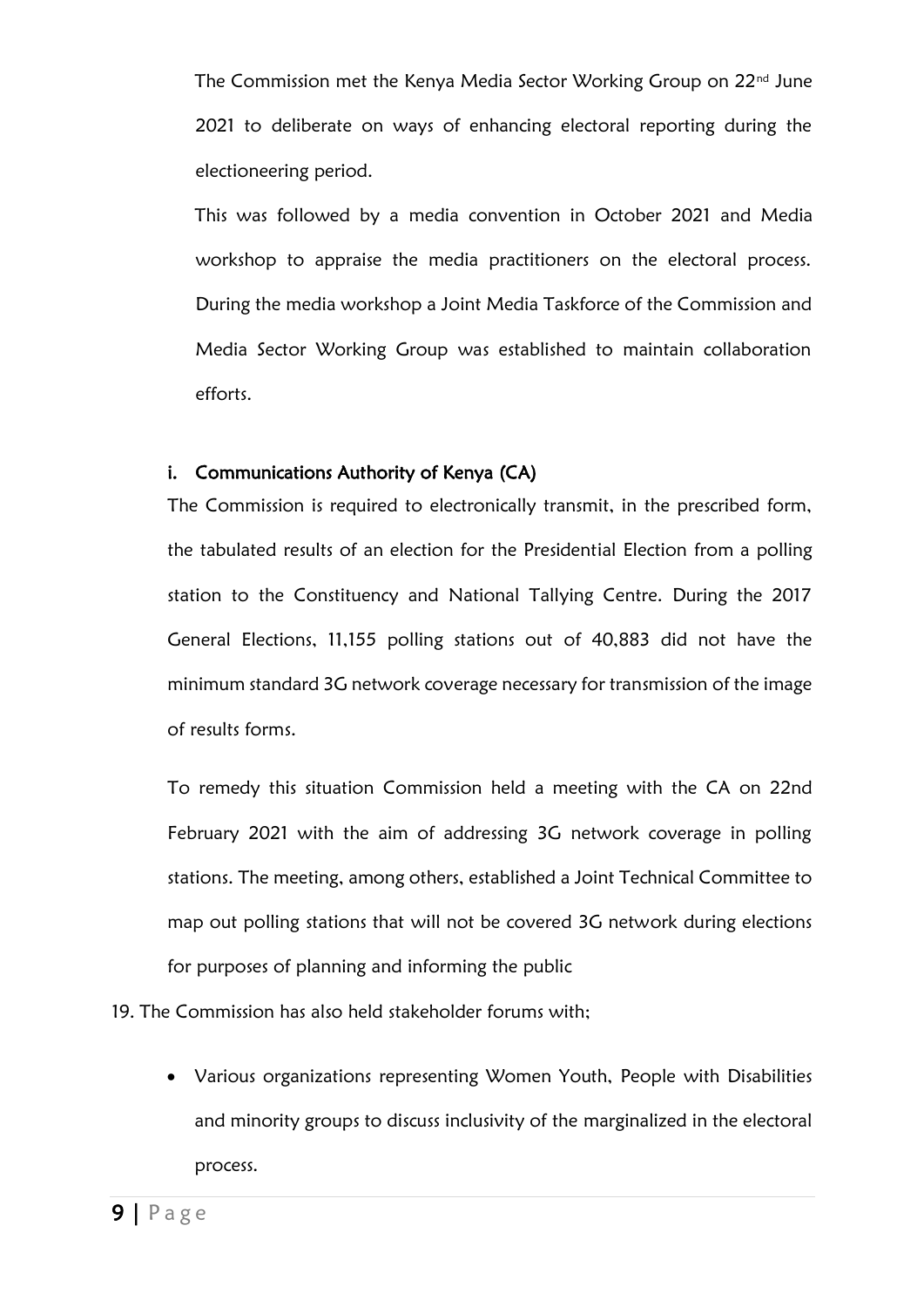- Inter-Religious Council of Kenya to discuss election preparedness.
- 20.To enhance inclusivity, the Commission has organized and held targeted special outreaches and engagements for special interest groups such as youth, women, persons with disabilities, minorities and marginalized. The Commission applies modern communication and PR techniques in informing and engaging its stakeholders.
- 21. The Commission will continue to disseminate its publications, timelines, plans and procedures through various mechanism including but not limited to meetings with relevant stakeholders, use of the Commission website, public notice boards, mainstream and social media and dedicated portal for Presidential elections result.

#### Accreditation of Observers

22. The Commission has institutionalized scrutiny of its processes, procedures and it's conduct through various mechanism that are anchored in law. Facilitation of observation and monitoring of elections is a core mandate that has been entrenched in Kenya's elections. Both domestic and international observers are being accredited to undertake either short-term or long-term observation of electoral processes. The media, political parties and candidate agents are important observers who are closely involved in all the electoral processes. Agents play a central role in polling, counting and verification of results at the polling stations and the tallying centres. The Commission has developed an online application system that various observer mission will use to apply for accreditation. The call for application will be out in January 2022.

#### Continuous Voter Registration and the Register of Voters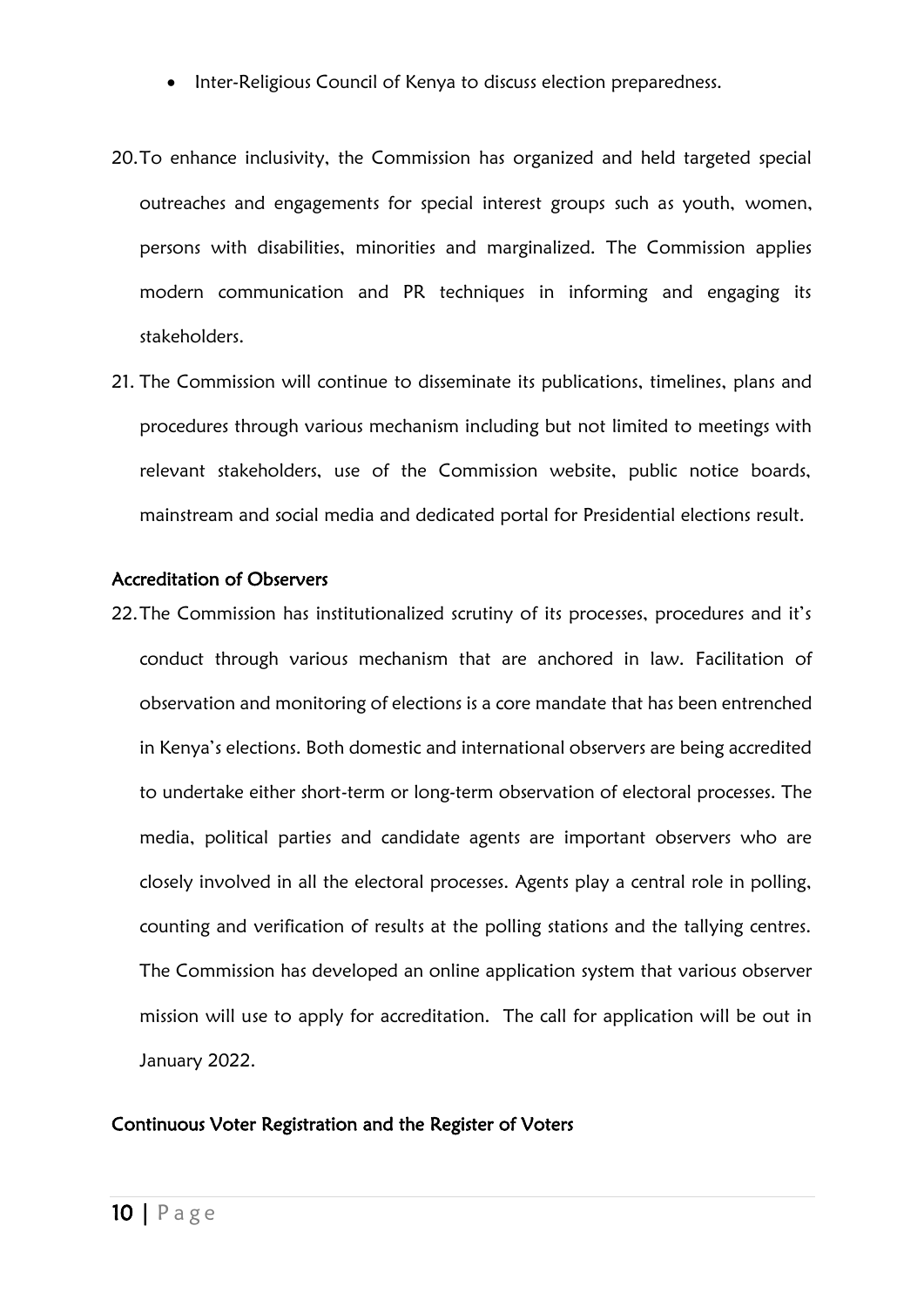- 23.The Register of Voters is the foundation of any free, fair, transparent and credible elections. It is the basis upon which the political rights to vote and stand for any elective office is realized.
- 24.The Commission marked the start of the 2022 General Election electoral cycle with the launch of Continuous Voter Registration (CVR) at an event that was held in Makueni County on 15<sup>th</sup> October 2018. From the date of the launch to 31<sup>st</sup> August 2021 the Commission had registered a total of 180,938 new voters. The Commission later rolled out an Enhanced Continuous Voter Registration (ECVR) exercise in all the 1,450 Wards on 4 th October 2021 at a launch held in Nakuru County. By the close of the exercise on  $5<sup>th</sup>$  November, 2021, a total 1,519,294 eligible Kenyans had been enrolled as voters. The Commission is currently planning for a second and last round of ECVR in January 2022. The actual date will be communicated to the general public in due course.
- 25.As provided for under Section 6 of the Elections Act, 2011, the voters will be afforded an opportunity to inspect and verify their registration details in the Register of Voters at least sixty (60) days before the 2022 General Election. This promotes transparency and accountability in the electoral process.
- 26.The right to register as voter is progressively being realized for Kenyans living outside Kenya (the diaspora) and prisoners. In 2017 the Commission registered eligible Kenyans living in the Diaspora as voters in South Africa, Uganda, Tanzania, Rwanda and Burundi. For the 2022 General Elections, the Commission plans to include six more countries the Diaspora voter registration exercise namely; the United Kingdom, Canada, the United States, South Sudan, Qatar, the United Arab Emirates and Germany.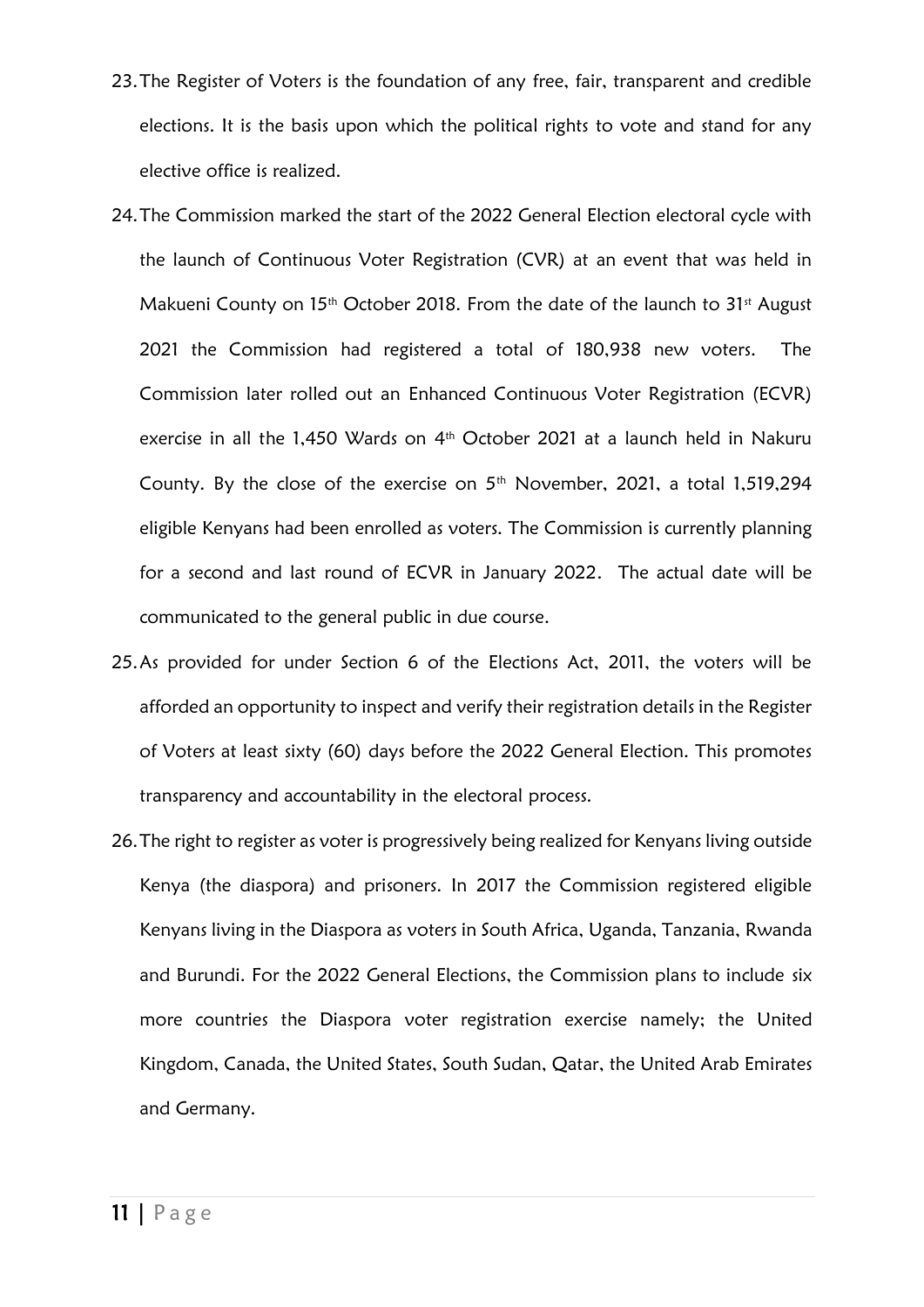27.Use of biometrics in voter registration has enabled generation of both hardcopy and electronic Register of Voters which not only facilitates timely inspection and verification of registration details by voters but also periodic audit of the register by independent auditors before any general election. The electoral technology in place facilitates not only easy removal of dead voters but also ensures integrity of the electoral process as no dead voter is "able to vote."

## Procurement of Strategic Election Materials

- 28.The Commission, with the provision of General Election budget in the current financial year 2021-2022, has commenced the procurement of general election materials, equipment and services. The major ones being ballot papers, election technology, ballot boxes, security seals, logistics partner, media agencies among others. We have so far concluded about 90% of procurement processes for General Election materials.
- 29.The procurement exercise is therefore on course and is expected to be concluded in goodtime for the General Election.

## Data Centre and Cloud Hosting

30.The Commission has acquired and established two data centres (primary and secondary), and is in the process of identifying a data centre cloud infrastructure in Kenya to provide business continuity and contingency mechanisms.

## Early Campaigns

31. Section 2 of the Elections Act defines Campaign period as the period specified as such in the notice issued by the Commission in relation to an election; Therefore, Official Campaign Period for purposes of the 2022 general Election is yet to be published. Additionally, It is to be appreciated that campaigns only commence once one has been registered as candidate by the IEBC to contest for elections.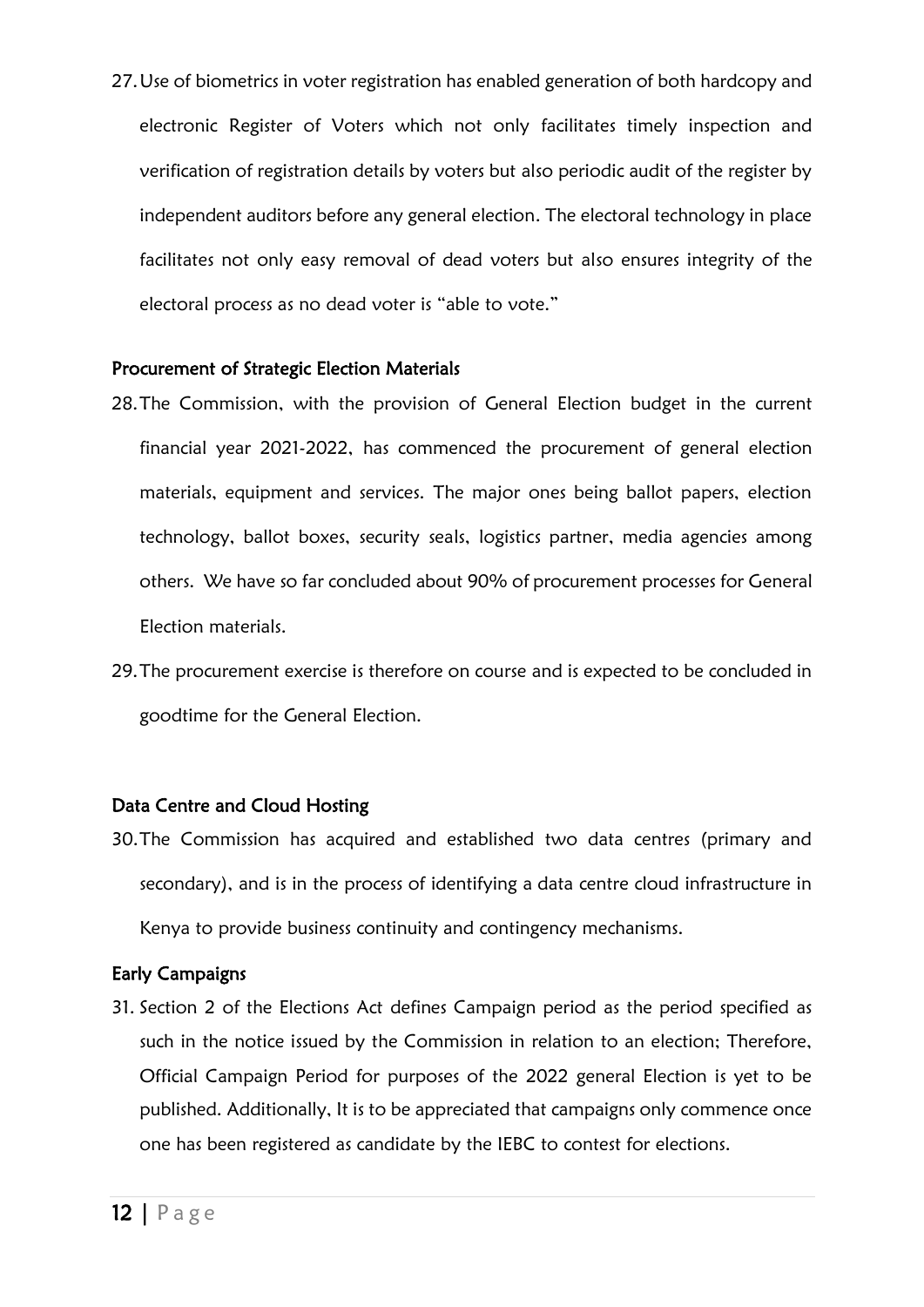32.By dint of the definition above, read together with Section 14 of the Elections Act which provides for the initiation of a General Election, it follows that any ongoing campaign drive including the erection of campaign posters is tantamount to a breach of the Elections Act and as such an Electoral Offence punishable under the Election Offences Act, 2016. It is important to note that enforcement of Election Offences Act is under ODPP and not IEBC.

## Participation in Harambees

33.Section 26 of the Elections Act provides-

(1) A person who directly or indirectly participates in any manner in any or public fundraising or harambee within eight months preceding a general election or during an election period, in any other case, shall be disqualified from contesting in the election held during that election year or election period.

(2) Subsection (1) shall not apply to a fundraising for a person who is contesting an election under this Act or to a fundraising for a political party.

34.Pursuant thereof, aspirants cannot participate in fundraising either by themselves or proxies within eight months to the election being on 9<sup>th</sup> December 2021. The prohibition includes participation either by attendance or contributions. The import being to curb aspirants from influencing voters by donating funds/monies for support. By exception, however, as provided under Sub-section (2), aspirants or participating political parties are allowed to hold harambees/fundraising to raise money for their campaigns. This has no cut-off-date within the meaning of subsection (2) but is a time-frame that is then regulated under the Election Campaign Financing Act, 2013 that provides for the total amount one can fund-raise and period of fundraising (which timelines are now subject of the Election Campaign Financing (Amendment) Bill 2021).

## I. CONCLUSION